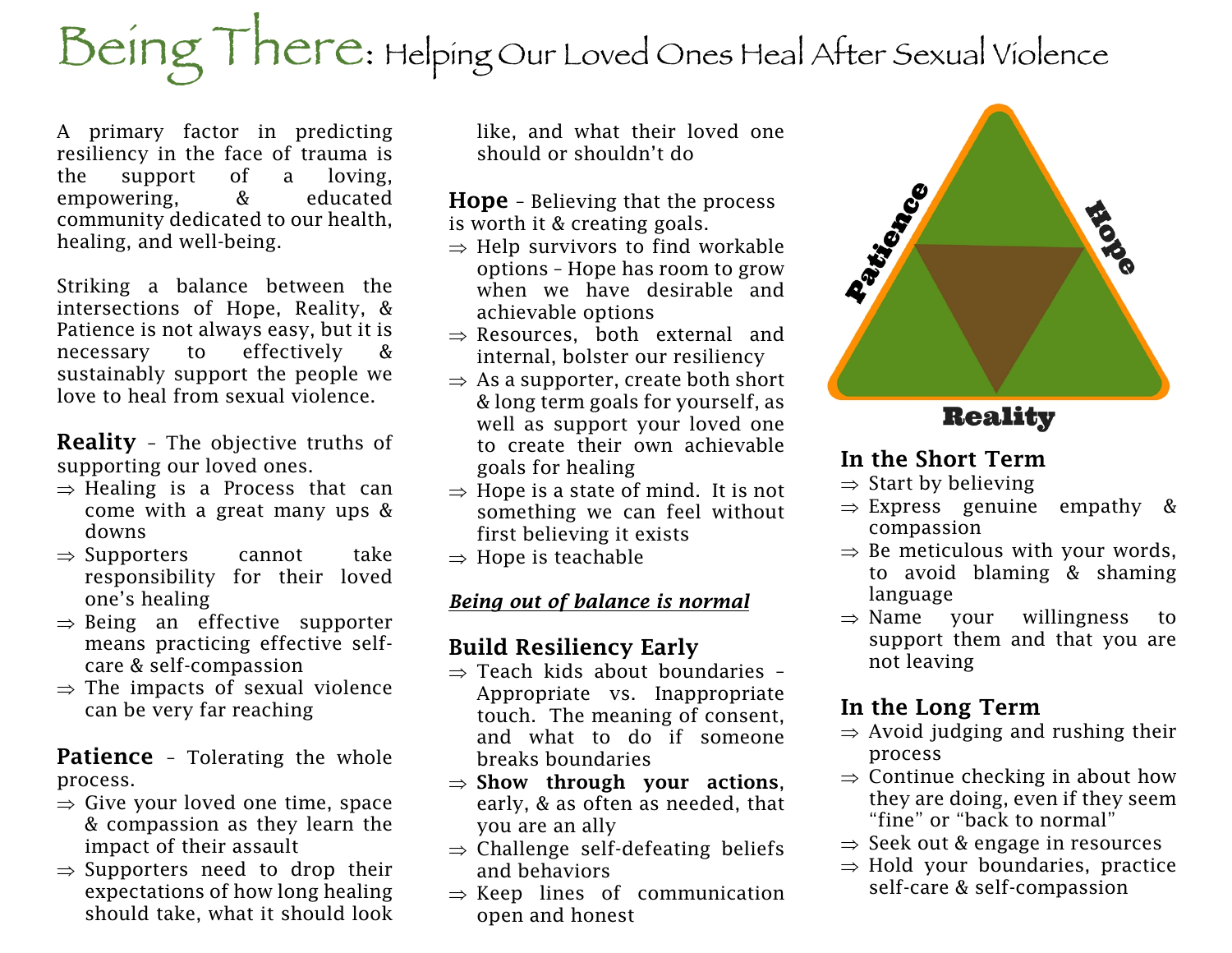# Consent

- Both people understand exactly what sexual acts are being proposed. Agreeing to one sexual activity does not mean agreeing to another.
- Both people must be fully aware of the consequences and risks of having sex.
- Both people must be familiar with each other's history including current or past STDs/STIs.
- Both people must have an honest understanding of each other's intentions for the future of the relationship.
- Both people must feel confident that if they decide they want to stop having sex the other person will respect their decision and stop.
- Both people have agreed to have sex in the absence of any manipulation, coercion, threats, bribes, or force.
- Both people are conscious and are not physically, mentally, and/or emotionally vulnerable to one another.
- Neither person is in a position of power, trust, control, or influence over the other ex: employer, caregiver, teacher, community leader.
- Neither person is under the influence of mind altering substances (alcohol, marijuana, street drugs, prescription drugs) - without prior agreement
	- Consent is not the absence of a NO. Consent is an Enthusiastic YES
		- Consent is always Clearly given and Ongoing
		- Consent today does not mean Consent tomorrow

Hudson Wilkins, MA, LPCC \* Gray Area Counseling, LLC (615) 243-0874 \*

Hudson@GrayAreaCounseling.com